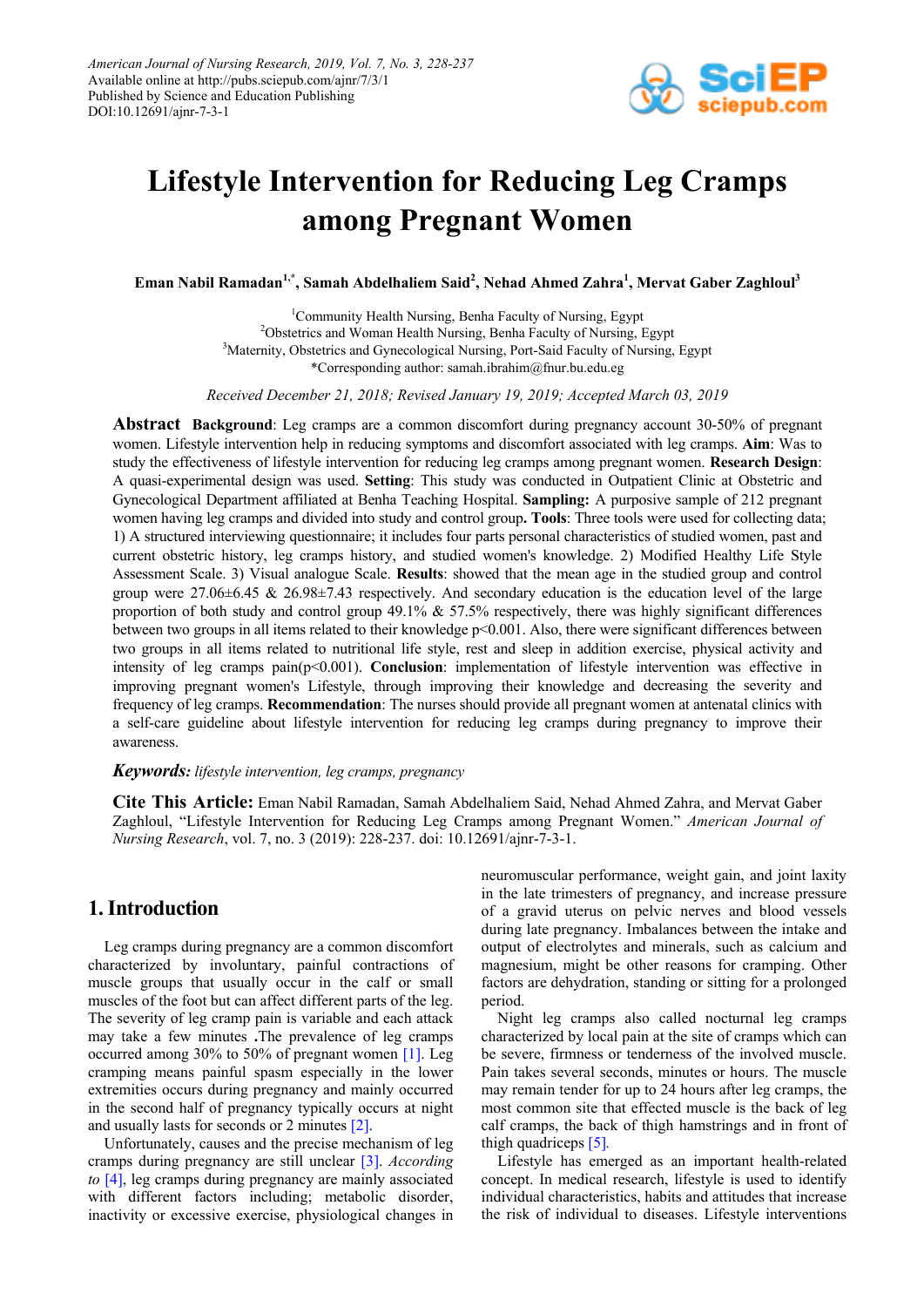were defined as any intervention that included exercise, diet, and at least one other component as counseling, stress management, smoking cessation, and sleeplessness management  $[6]$ . The goals of life style interventions for women suffering from leg cramps during pregnancy are to reduce symptoms and discomfort associated with leg cramps through changing in diet habits and improving exercise (e.g., eat healthy food, increase fluid, stretching exercise, wearing low heeled shoes and avoid standing or sitting position for long periods).And minimize pregnant women sleep disturbance [\[7\].](#page-9-1)

[\[8\]](#page-9-2) recommends that healthy life style adaptation among the pregnant women can prevent leg cramps including: daily activities e.g. standing or sitting for too long at one time can cause leg cramping. Adaptation of nutritional healthy life style is important to establish and maintain a healthy pregnancy to avoid minor discomfort such as leg cramp*s*. [\[9,10\]](#page-9-3) Added that poor nutrition and excessive weight gain and obesity increases the risks of leg cramps .Moreover [\[11\]](#page-9-4) indicated that adequate diet, incorporating sufficient carbohydrates, is necessary to prevent premature muscle fatigue.

Nurses plays an important role during pregnancy. As providing pregnant women with essential knowledge and help her to change their life style toward healthy adaptations. Also; the nurse can promote health promotion among the pregnant women through encouraging women self-care [\[12\].](#page-9-5) Improving pregnant women life style is one of the main roles for nurses that must not be neglect while caring pregnant women to attain safe motherhood and avoid excessive discomfort during pregnancy that may negatively affect woman and fetus [\[13\].](#page-9-6)

### **1.1. Significance of the Study**

Leg cramps during pregnancy are a serious minor discomfort affect between 30% to 50% of pregnant women, especially during the last three months of pregnancy and often occurs at night time. Leg cramps are negatively impact women's sleep, job performance and family relationships [\[14\].](#page-9-7) When pain of leg cramps is severe, persistent and swelling or redness occurs in legs it indicated complications as blood vessel avulsion. Moreover, the significant psychosocial morbidity caused by severe symptoms leading to sleep disturbance and impaired quality of life for pregnant women [\[15\].](#page-9-8) If she gets, enough sleep will help women to feel better and promotes optimal performance levels during the day. The body releases its greatest concentration of growth hormone during sleep, helping the body to repair damaged tissue and grow. Finally understanding major pregnant women's complaints is important to guide the development of clinical strategies and management of health services for this target audience, aiming at decreasing injuries and generating positive impact on quality of life of such women.

### **1.2. Aim of the Study**

The study aimed to study the effectiveness of lifestyle intervention for reducing leg cramps among pregnant women.

# **1.3. Hypothesis**

Pregnant women who adopt healthy lifestyle interventions would have a reduction of leg cramps than those who don't.

# **2. Subject and Methods**

# **2.1. Research Design**

A quasi experimental study design was used to achieve the aim of the study.

# **2.2. Research Setting**

This study was conducted in Outpatient Clinic at Obstetric and Gynecological Department affiliated at Benha Teaching Hospital which is located at the ground floor of the out-patient building that include one room divided into diagnostic and examination areas. In addition, waiting area where researchers interviewed the studied women to implement the study.

### **2.3. Sampling**

**Type:** A Purposive sample with *Inclusion Criteria:*

- Women have leg cramps during pregnancy.
- Pregnant women in second trimester prime and multigravida
- No medical or obstetrics problems.

#### **Size and technique**

- This sample size was calculated based on the annul flow rate of women at time of data collection for a year (2015-2016).
- It includes 212 pregnant women (106 for control group and 106 for study group) among those attending the above mentioned setting.
- The sample size was calculated according to statistical sample equation:

$$
n\!=\!\!\frac{N}{1\!+\!N\!\!\left(e^2\right)}
$$

n=sample

N=The whole population e=margin error.

### **Technique**

All pregnant women attending the Out-patient Clinic at Benha Teaching Hospital and fulfilled inclusion criteria are taken until the predetermined number obtained. The researchers firstly collect intervention group followed by control group.

- Group I (intervention group). 106 women who met the inclusion criteria of the study
- Group II (control group). 106 women who met the inclusion criteria of the study.

### **2.4. Tools of Data Collection:**

Three tools were used for data collection: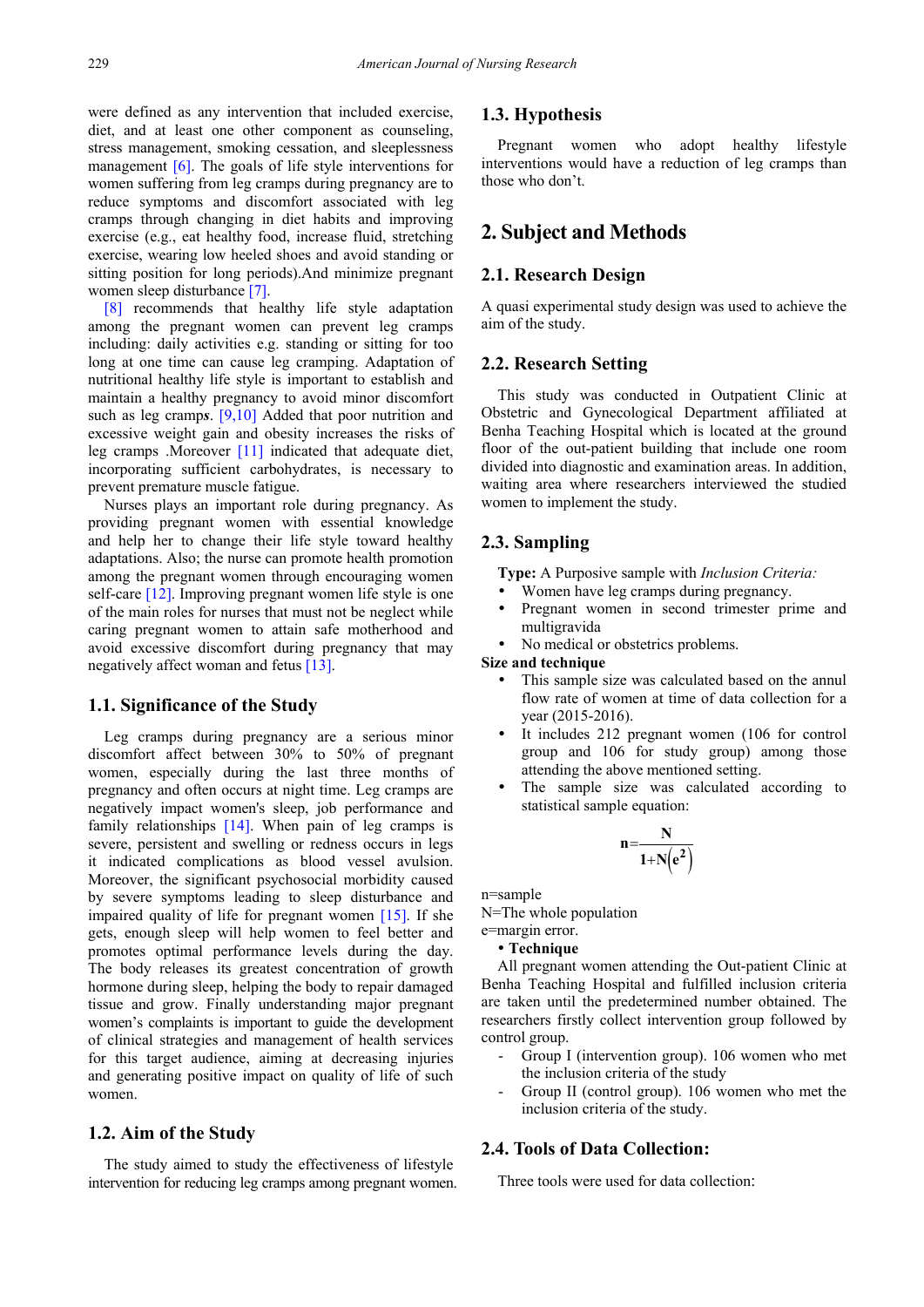#### **2.4.1. First Tool: A Structured Interviewing Questionnaire**

It was designed by the researchers after reviewing a related literature it was written in simple Arabic language in the form of close and open questions and divided into three parts:

Part I: Personal characteristics of studied women including (age, occupation, level of education, residence and measurements of weight, height and body mass index).

*Part II:* Past and current history of obstetric history (gravidity, parity, gestational age and Numbers of antenatal visits)

*Part III*: leg cramps history such as (most common sites of leg cramps, intensity, most common time of occurrence of leg cramps and factors aggravating intensity of pain).

*Part IV:* Assessment of the studied women" knowledge regarding: Meaning of healthy life style intervention, importance of adapting healthy life style, elements of healthy life style intervention, and leg cramps during pregnancy related knowledge including (Definition, causes, factors affecting leg cramps, complications, preventive and management measures of leg cramps in addition to unhealthy life style that increase severity of leg cramp during pregnancy).

**Scoring system**: A complete correct answer was scored (2), incomplete answer was scored (1) and the incorrect or unknown answer was scored (zero). The knowledge score was calculated by adding the scores for the correct answers. The higher scores reflect higher levels of knowledge. The total knowledge score was summed up and categorized as follows; poor  $\leq 60\%$ , Average 60- $\leq 75\%$ , Good  $\geq 75\%$ .

#### **2.4.2. Second Tool: Modified Healthy Life Style Assessment Scale**

Adapted from [\[16\]](#page-9-9) modified by the researchers to evaluate studied pregnant women practice of healthy life style intervention.it include (18 items): Nutritional activity life style (11 items), physical activity and exercise life style include (4) and rest and sleep life style include (3 items).

**Scoring system for lifestyle practice**: The studied women were scored as follow:Usually = done the activity or task frequently. Sometimes = done the activity or task infrequently.  $0 =$  Never done. The total practice score was summed up and categorized as follows: ≥80-100 High Satisfactory, ≥60-80 % Satisfactory. <60 % Unsatisfactory.

#### **2.4.3. Third Tool: Visual analogue Scale**

It was done to assess degree and characteristic of pain during leg cramps for both control and study groups at different times. It was adopted from [\[17\]](#page-9-10)*.* The researchers assess study and control group at 4 times of assessment (before intervention, 2week, 4 weeks, 6 weeks after it).

#### **Scoring system**

The scoring ranged from 0 to10 .Each women was instructed to choose one of the ten possible responses. Where a score 0 none, a score between 1 and 3 is considered mild, score between 4 and 6 is considered moderate, score between 7 and 10 is considered severe.

### **2.5. Methods**

The study was executed according to the following steps:

#### **2.5.1. Approval**

An official permission obtained from the director of Outpatient Clinic in Obstetric and Gynecological Department at Benha Teaching Hospital Clinic through an official formal letter from the dean of The Faculty of Nursing, Benha University.

#### **2.5.2. Tools Validity**

The developed tool was reviewed for appropriateness of items and measuring the concepts through three an expert jury panel in the field of Maternity nursing, Obstetric medicine and Community health nursing specialty to assure content validity. The questionnaires were modified according to the panel judgment on clarity of sentences and appropriateness of content. The tools were then adjusted based upon their recommendations.

#### **2.5.3. Tools Reliability**

The reliability was done by Cronbach's Alpha coefficient test which revealed moderate to high reliability of each tool. The internal consistency of the first tool was 0.876 while internal consistency of the second tool was 0.857 and finally was 0.957 for the third tool.

#### **2.5.4. Ethical Considerations**

All ethical issues were considered, participants were given explanations about the purpose of the study, and they were also informed that they could withdraw from the study at any time before the completion of the study. Participants who agreed to complete in this study were asked to sign a consent form. Confidentiality of participants, information was assured, and the data were accessed only for research purpose.

#### **2.5.5. Pilot Study**

The pilot study commenced, once ethical approval had been obtained, to test the clarity, feasibility and applicability of the study tools. It was conducted on 10% (20 women) who was excluded from the study sample. Based on the results of the pilot study, modifications and omissions of some details were done and then the final forms were developed.

#### **2.5.6. Procedure**

**Assessment phase**: This phase-involved preparation of the tools and assessment after obtaining the cases consent it includes filled a structured interviewing questionnaire. (tool 1) Including personal characteristics, measure weight and height, and in turn calculating body mass index by equation weight (in kilograms) over height squared (in centimeters).Take past and current obstetric history then evaluate their knowledge about healthy lifestyle intervention (meaning, importance of adopting healthy life intervention, essential elements of healthy lifestyle intervention and leg cramps (time, intensity, frequency and factors aggravate , and relief cramps). This sheet took about 30 minutes. Each woman (control and study) assessed by visual analogue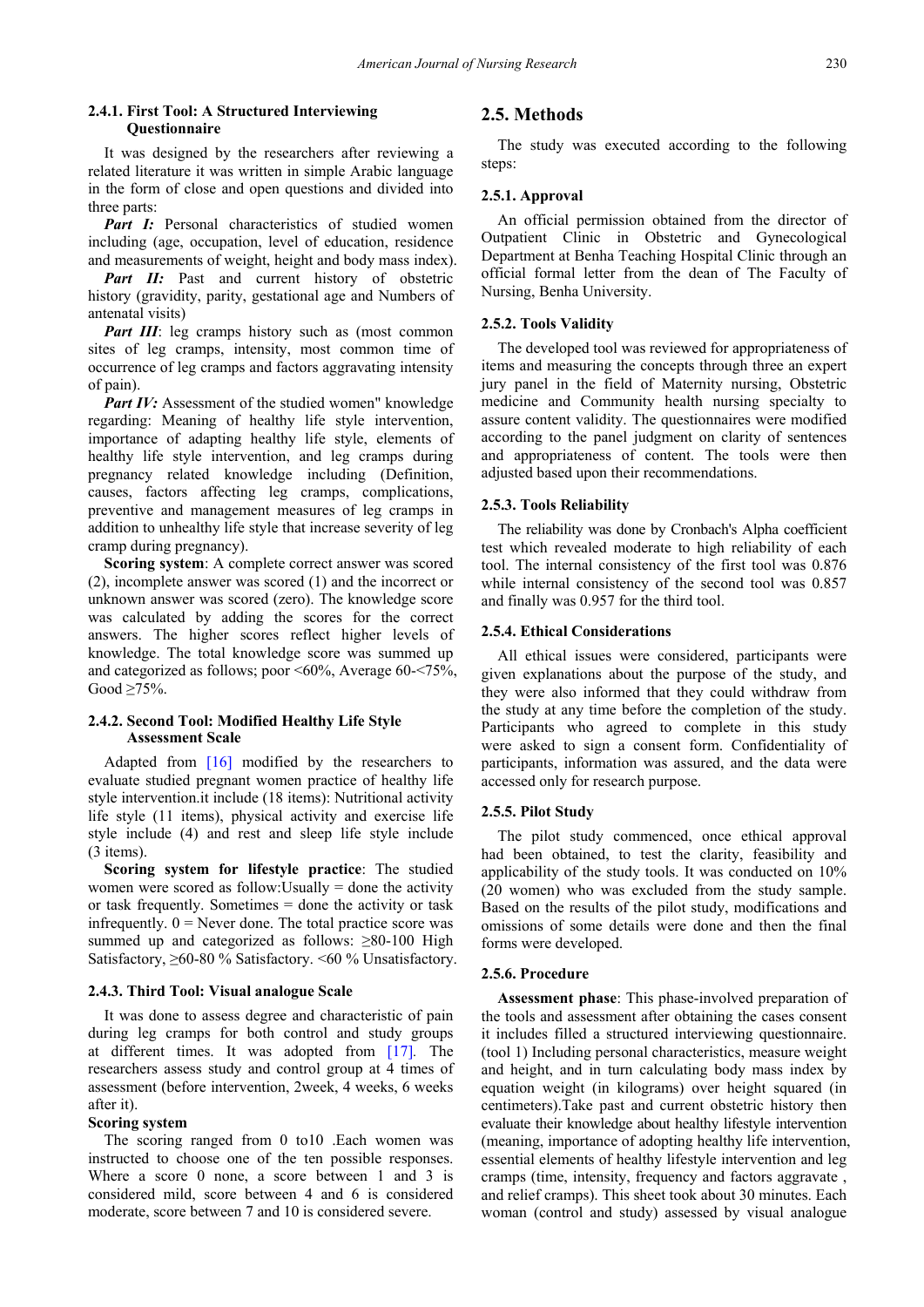scale to evaluate degree and characteristic of pain. the researchers conducted an individual interview with them in the study setting according to hospital policy. The second tool took approximately 15 to 20 minutes.

**Planning phase:** The researchers developed the educational booklet using the baseline information gathered in the assessment phase. The booklet aimed to improve women lifestyle behavior. The booklet included materials to improve women lifestyle as diet, sleep and physical exercise to enhance healthy life style.

**Implementation phase**: Data were collected from the beginning of April 2015 till the end of March 2016 covering 1 year.

The researchers visit the previous setting 2 days per week from 9.00 A.m. to 1.00 P.M and each day approximately 5-7 pregnant women with inclusion criteria interviewed after taking permission, aim of study and ethical consideration explained. The researchers explained two sessions for daily group one about healthy lifestyle and other about leg cramps during pregnancy. The duration of each session lasting for 40 to 60 minutes. The researchers began to provide instructional material to each woman of study group as supportive material it included healthy activity and life style practice during pregnancy and management of leg cramps.

The educational program was presented in a clear and concise form, following the principles of adult learning, focusing on interactive learning and active participation. It was implemented using different teaching methods such as short lectures, group discussion, practice, demonstration and re- demonstration. In addition,

Different audiovisual materials were used as pamphlets, pictures, posters and video to facilitate the teaching of each topic.

#### **Evaluation phase:**

The effectiveness of the intervention was based on assessing the improvement in women" knowledge along with reported practice and in the improvement of women life style and one leg cramps. This was achieved through comparing the pre-test with the post-test immediately, 3 weeks, 6weeks and 9 weeks after the implementation of the intervention.

### **2.5.7. Statistical Design**

The data were collected, organized, coded, computerized and analyzed by using appropriate statistical methods and tests ( mean and standard deviation for quantitative data, X2 for qualitative data and correlation tests) were used, data presented in suitable tables and figures using appropriate statistical techniques & tests of significance.

# **3. Results**

[Table 1:](#page-4-0) Showed that the mean age in the studied group and control group were  $27.06\pm6.45$  &  $26.98\pm7.43$ respectively. And secondary education is the education level of the large proportion of both study and control group 49.1% & 57.5% respectively. 56.1% reside in urban areas in study group, and 61.3% of control group are also urban residence. In both study and control group the majority of women don't work 69.8% and 78.3% respectively.

[Table 2:](#page-4-1) Showed that studied women in both groups showed a non-significant difference between both groups in the mean values of body weight and body mass index (BMI).

[Table 3:](#page-4-2) Showed no significance difference in body mass index in both study and control group. The majority of women in study and control group are overweight 44.3% and 50.0% respectively.

[Table 4](#page-4-3) : Showed that the large number of women in both study and control group are 31-32 gestational age 67.4 % and 73.6 % respectively and majority of them had one antenatal visit 59.4% and 61.3% in study and control group respectively.

[Table 5:](#page-4-4) Showed that the most common sites of leg cramps in study group were left leg (41.5%) but in control group was both legs 46.2% . At sleep was the most common time of leg cramp occurrence in both groups (45.3% in study group and 52.8% in control group). According to factors aggravate intensity of leg cramp in study and control group standing for long time was the common factor in 66.0% and 52.8% respectively. There were no significance differences between study and control group regarding leg cramps history items.

[Table 6](#page-5-0) Showed that according to the distribution of leg cramps pain characteristics of the studied participants, the intensity of leg cramp pain is severing among both control and studied groups (71.7%& 57.5% respectively). And the times of leg cramps exceeds more than 15 minutes in about 59.4% in the study group and 51.9% in the control one.

[Table 7:](#page-5-1) Showed that there were highly significant differences between two groups in all items related to their knowledge p<0.001.

[Table 8:](#page-5-2) Showed the distribution of the mean score of leg cramp related nutritional life style of the studied participants. It shows that there were significant differences between two groups in all items related to nutritional life style as intake of food rich vitamins, rich in calcium, rich in protein, rich in iron, decrease salty and spicy food,....etc.

[Table 9:](#page-5-3) Showed the distribution of the mean score of leg cramp related rest and sleep self-reported practice of the studied participants. It shows that there were highly significant differences between two groups in all items related to self-reported practice as rest, sleep, avoid stress p<0.001.

[Table 10:](#page-5-4) Showed the distribution of the mean score of leg cramp related physical activity self-reported practice of the studied participants. It shows that there were significant differences between two groups in all items related to self-reported practice as antenatal exercises, ante natal follow up. etc.

[Table 11:](#page-6-0) Showed that no statistical significant between two groups pre intervention regarding intensity of leg cramps pain otherwise there were highly statistical differences between two groups at different times after intervention p<0.001.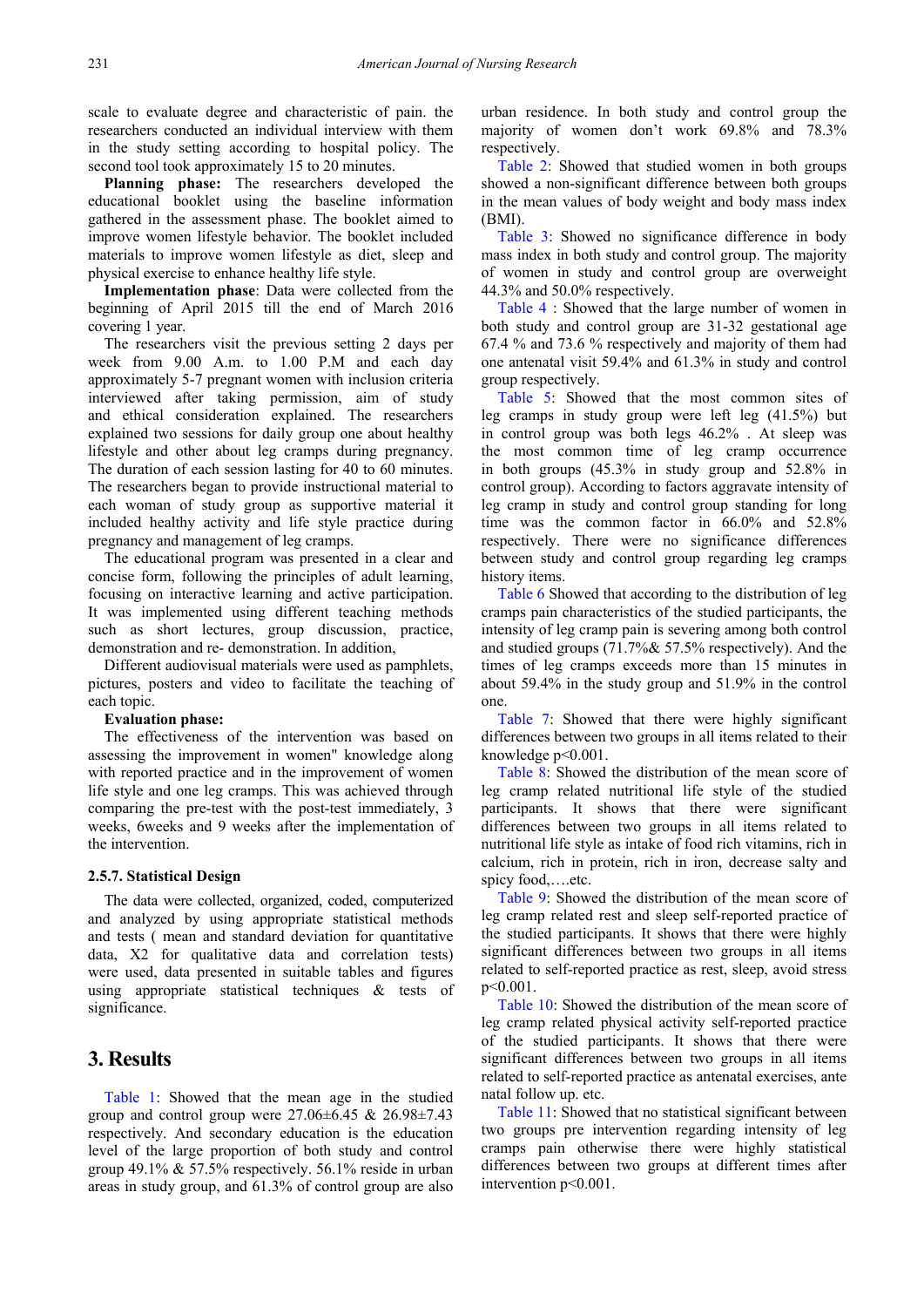| Table 1. Distribution of personnel characteristics of the studied participants (n=212). |  |
|-----------------------------------------------------------------------------------------|--|
|                                                                                         |  |

<span id="page-4-0"></span>

| <b>Variable</b>          | Study group<br>$N=106$ |               | Control group<br>$N=106$ |               | $X^2$ | P value |  |
|--------------------------|------------------------|---------------|--------------------------|---------------|-------|---------|--|
|                          | N <sub>0</sub>         | $\frac{0}{0}$ | No.                      | $\frac{0}{0}$ |       |         |  |
| Age in years             |                        |               |                          |               |       |         |  |
| Less than 20 years       | 34                     | 32.1          | 36                       | 34.0          |       |         |  |
| $20 - 30$                | 48                     | 45.3          | 52                       | 49.1          | 1.07  | >0.05   |  |
| $30 - 40$                | 24                     | 22.6          | 18                       | 17.0          |       |         |  |
| Mean $\pm SD$            | $27.06 \pm 6.45$       |               | $26.98 \pm 7.43$         |               |       |         |  |
| <b>Educational level</b> |                        |               |                          |               |       |         |  |
| Illiterate               | 8                      | 7.5           | $\overline{7}$           | 6.6           |       |         |  |
| Primary                  | $\overline{2}$         | 1.9           | 4                        | 3.8           | 2.73  | >0.05   |  |
| Secondary education      | 52                     | 49.1          | 61                       | 57.5          |       |         |  |
| University               | 44                     | 41.5          | 34                       | 32.1          |       |         |  |
| <b>Residence</b>         |                        |               |                          |               |       |         |  |
| Rural                    | 37                     | 34.9          | 41                       | 38.7          | 0.325 | >0.05   |  |
| Urban                    | 69                     | 65.1          | 65                       | 61.3          |       |         |  |
| Occupation               |                        |               |                          |               |       |         |  |
| Yes                      | 32                     | 30.2          | 23                       | 21.7          | 1.89  | >0.05   |  |
| No                       | 74                     | 69.8          | 83                       | 78.3          |       |         |  |

# **Table 2. Distribution of mean score of anthropometrics measures of the studied women**

<span id="page-4-1"></span>

| Variable        | Study group<br>$N=106$ | Control group<br>$N=106$ | Independent t test | P value |  |  |
|-----------------|------------------------|--------------------------|--------------------|---------|--|--|
|                 | Mean $\pm SD$          | Mean $\pm SD$            |                    |         |  |  |
| Body weight     | 70.8491±10.98639       | 71.8868±11.43205         | 0.674              | >0.05   |  |  |
| Height          | $163.4057\pm4.86343$   | 163.0377±4.72869         | 0.558              | >0.05   |  |  |
| Body mass index | $26.4443 \pm 3.21031$  | 26.9566±3.46135          |                    | >0.05   |  |  |

### **Table 3. Distribution of Body Mass Index of the studied participants (n=212)**

<span id="page-4-2"></span>

| <b>Body mass index</b> |    | Study group<br>$N=106$ |    | Control group<br>$N=106$ | $V^2$<br>◢ | P value |
|------------------------|----|------------------------|----|--------------------------|------------|---------|
|                        | No | $\frac{6}{6}$          | No | $\frac{0}{0}$            |            |         |
| Normal                 | 42 | 39.6                   | 33 | 31.1                     |            |         |
| Overweight             | 47 | 44.3                   | 53 | 50.0                     |            |         |
| Obese                  |    | 16.0                   | 20 | 18.9                     |            |         |

#### **Table 4. Distribution of obstetric history of the studied participants (n=212)**

<span id="page-4-3"></span>

| Variable                           | Study group<br>$N=106$ |               |    | Control group<br>$N=106$ | $X^2$ | P value |  |
|------------------------------------|------------------------|---------------|----|--------------------------|-------|---------|--|
|                                    | No                     | $\frac{0}{0}$ | No | $\frac{0}{0}$            |       |         |  |
| <b>Gestational age</b>             |                        |               |    |                          |       |         |  |
| $29-30$                            | 25                     | 23.6          | 28 | 26.4                     | 0.236 | >0.05   |  |
| $31 - 32$                          | 42                     | 67.4          | 78 | 73.6                     |       |         |  |
| <b>Numbers of antenatal visits</b> |                        |               |    |                          |       |         |  |
| One visit                          | 63                     | 59.4          | 65 | 61.3                     | 0.165 | >0.05   |  |
| Two visits                         | 27                     | 25.5          | 27 | 25.5                     |       |         |  |
| More than two visits               | 16                     | 15.1          | 14 | 13.2                     |       |         |  |

# **Table 5. Distribution of leg cramps history of the studied participants (n=212)**

<span id="page-4-4"></span>

| Variable                                    |     | Study group<br>$N=106$ |     | Control group<br>$N=106$ | $X^2$ | P value |
|---------------------------------------------|-----|------------------------|-----|--------------------------|-------|---------|
|                                             | No. | $\frac{6}{9}$          | No. | $\frac{6}{9}$            |       |         |
| Most common Sites of leg cramp              |     |                        |     |                          |       |         |
| Right leg                                   | 19  | 17.9                   | 22  | 20.8                     | 1.63  | >0.05   |
| Left leg                                    | 44  | 41.5                   | 35  | 33.0                     |       |         |
| Both legs                                   | 43  | 40.6                   | 49  | 46.2                     |       |         |
| Most common time of occurrence of leg cramp |     |                        |     |                          |       |         |
| At day                                      | 16  | 15.1                   | 17  | 16.0                     | 1.72  | >0.05   |
| At night                                    | 42  | 39.6                   | 33  | 31.1                     |       |         |
| At sleep                                    | 48  | 45.3                   | 56  | 52.8                     |       |         |
| Factors aggravate intensity of leg cramp    |     |                        |     |                          |       |         |
| Walking                                     | 9   | 8.5                    | 17  | 16.0                     | 4.61  |         |
| Up stairs                                   | 27  | 25.5                   | 33  | 31.1                     |       | >0.05   |
| Standing for long times                     | 70  | 66.0                   | 56  | 52.8                     |       |         |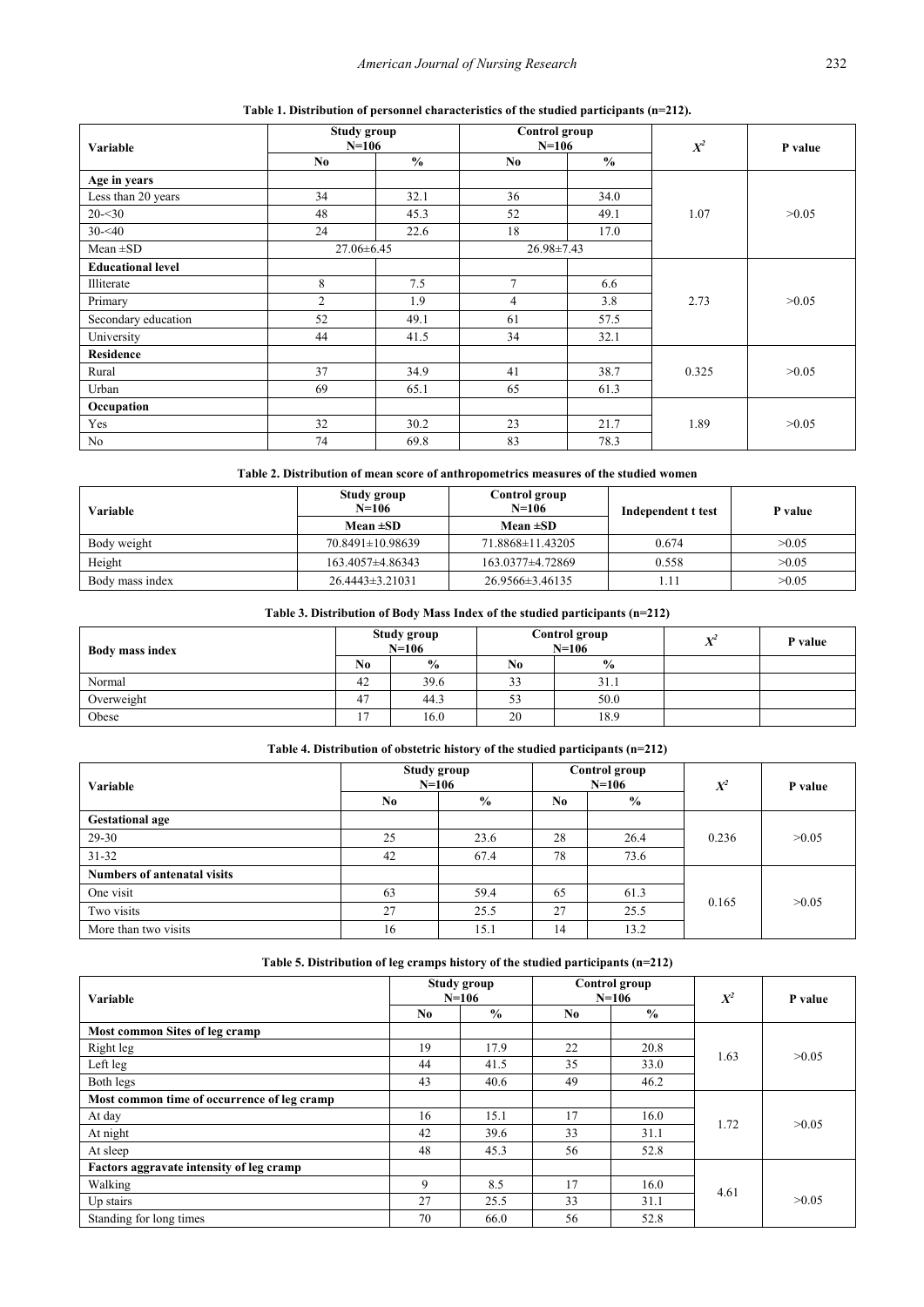<span id="page-5-0"></span>

| Variable                    |                | Study group<br>$N=106$ |                | Control group<br>$N=106$ | $X^2$ | P value |
|-----------------------------|----------------|------------------------|----------------|--------------------------|-------|---------|
|                             | N <sub>0</sub> | $\frac{6}{9}$          | N <sub>0</sub> | $\frac{6}{9}$            |       |         |
| Intensity of leg cramp pain |                |                        |                |                          |       |         |
| Mild                        | 4              | 3.8                    | ◠              | 2.8                      | 4.66  | >0.05   |
| Moderate                    | 41             | 38.7                   | 27             | 25.5                     |       |         |
| Sever                       | 61             | 57.5                   | 76             | 71.7                     |       |         |
| Times of leg cramp pain     |                |                        |                |                          |       |         |
| 5-10 minutes                | 4              | 3.8                    | 3              | 2.8                      | 1.61  | >0.05   |
| 10-15 minutes               | 39             | 36.8                   | 48             | 45.3                     |       |         |
| $>15$ minutes               | 63             | 59.4                   | 55             | 51.9                     |       |         |

**Table 6. Distribution of leg cramps pain characteristics of the studied participants (n=212).**

# **Table 7. Distribution of leg cramp related knowledge among the pregnant women (study &control) group (n=212)**

<span id="page-5-1"></span>

|                                           | Study group<br>$N=106$ |               |                       |               |                |                     |                |               |     | Control group<br>$N=106$ |          |                     |        |                 |
|-------------------------------------------|------------------------|---------------|-----------------------|---------------|----------------|---------------------|----------------|---------------|-----|--------------------------|----------|---------------------|--------|-----------------|
| Knowledge items                           | Don't<br>know          |               | Incomplete<br>correct |               |                | Complete<br>correct |                | Don't know    |     | Incomplete<br>correct    |          | Complete<br>correct | $X^2$  | P value         |
|                                           | N <sub>0</sub>         | $\frac{0}{0}$ | N <sub>0</sub>        | $\frac{0}{0}$ | N <sub>o</sub> | $\frac{0}{0}$       | N <sub>o</sub> | $\frac{0}{0}$ | No. | $\frac{0}{0}$            | No       | $\frac{0}{0}$       |        |                 |
| Definition of healthy life style          | 3                      | 2.8           | 26                    | 24.6          | 77             | 72.6                | 62             | 58.5          | 44  | 41.5                     | $\theta$ | 0.0                 | 135.18 | $< 0.001$ **    |
| Importance of adapting healthy life style | 3                      | 2.8           | 28                    | 26.4          | 75             | 70.8                | 56             | 52.8          | 41  | 38.7                     | 9        | 8.5                 | 101.91 | $<0.001**$      |
| Components of healthy life style.         | 2                      | 1.9           | 26                    | 24.5          | 78             | 73.6                | 34             | 32.1          | 69  | 65.1                     | 3        | 2.8                 | 117.35 | $\leq 0.001$ ** |
| Meaning of leg cramp                      |                        | 0.9           | $\overline{0}$        | 9.4           | 95             | 89.6                | 43             | 40.6          | 51  | 48.1                     | 12       | 11.3                | 132.03 | $< 0.001$ **    |
| Causes of leg cramp                       | 3                      | 2.8           | 30                    | 28.3          | 73             | 68.9                | 31             | 29.2          | 63  | 59.4                     | 12       | 11.3                | 78.54  | $< 0.001$ **    |
| Preventive measures of leg cramp          | $\overline{2}$         | 1.9           | $\overline{4}$        | 13.2          | 90             | 84.9                | 17             | 16.0          | 77  | 72.6                     | 12       | 11.3                | 115.10 | $<0.001**$      |
| Management measures of leg cramp          | $\overline{2}$         | 1.9           | 8                     | 17.0          | 86             | 81.1                | 25             | 23.6          | 69  | 65.1                     | 12       | 11.3                | 105.36 | $< 0.001$ **    |
| Complication of leg cramp                 | 3                      | 2.8           | 36                    | 34.0          | 67             | 63.2                | 45             | 42.5          | 61  | 57.5                     | $\theta$ | 0.0                 | 110.19 | $< 0.001$ **    |

# **Table 8. Distribution of mean score of leg cramp related nutritional life style of the studied participants (n=212)**

<span id="page-5-2"></span>

|                                      | Study group<br>$N=106$ |               |                  |               |     |               |     |               |                  | Control group<br>$N=106$ |                |               |        |                 |
|--------------------------------------|------------------------|---------------|------------------|---------------|-----|---------------|-----|---------------|------------------|--------------------------|----------------|---------------|--------|-----------------|
| Life style                           | <b>Never</b>           |               | <b>Sometimes</b> |               |     | Usually       |     | <b>Never</b>  | <b>Sometimes</b> |                          | <b>Usually</b> |               | $X^2$  | P value         |
|                                      | N <sub>0</sub>         | $\frac{0}{0}$ | No.              | $\frac{0}{0}$ | No. | $\frac{6}{6}$ | No. | $\frac{6}{6}$ | No               | $\frac{0}{0}$            | No.            | $\frac{0}{0}$ |        |                 |
| Intake of food rich in calcium       |                        | 0.9           | 17               | 16.0          | 88  | 83.0          | 26  | 24.5          | 38               | 35.8                     | 42             | 39.6          | 47.44  | $< 0.001$ **    |
| Eat adequate fruits                  | $\theta$               | 0.0           | 21               | 19.8          | 85  | 80.2          | 16  | 15.1          | 45               | 42.5                     | 45             | 42.5          | 37.03  | $< 0.001**$     |
| Intake of food rich protein          | $\theta$               | 0.0           | 8                | 7.5           | 98  | 92.5          | 15  | 14.2          | 59               | 55.7                     | 32             | 30.2          | 87.32  | $\leq 0.001**$  |
| Intake of food rich potassium        | $\theta$               | 0.0           | 25               | 23.6          | 81  | 76.4          | 15  | 14.2          | 80               | 75.5                     | 11             | 10.4          | 97.07  | $< 0.001**$     |
| Decrease intake of spicy             | 0                      | 0.0           | 14               | 13.2          | 92  | 86.8          | 22  | 20.8          | 68               | 64.2                     | 16             | 15.1          | 111.04 | $< 0.001**$     |
| Increase intake of food rich in iron | $\theta$               | 0.0           | 18               | 17.0          | 88  | 83.0          | 28  | 26.4          | 68               | 64.2                     | 10             | 9.4           | 119.15 | $\leq 0.001**$  |
| Intake of food rich vitamins         | $\theta$               | 0.0           | 19               | 17.9          | 87  | 82.1          | 37  | 34.9          | 35               | 33.0                     | 34             | 32.1          | 64.95  | $\leq 0.001$ ** |
| Drinking fresh juice                 | $\theta$               | 0.0           | 16               | 15.1          | 90  | 84.9          | 45  | 42.5          | 48               | 45.3                     | 13             | 12.3          | 118.56 | $< 0.001**$     |
| Adequate intake of fluid             | 3                      | 2.8           | 19               | 17.9          | 84  | 79.2          | 41  | 38.7          | 52               | 49.1                     | 13             | 12.3          | 100.12 | $< 0.001$ **    |
| Decrease salty food                  | 0                      | 0.0           | 17               | 16.0          | 89  | 84.0          | 27  | 25.5          | 55               | 51.9                     | 24             | 22.6          | 84.44  | $< 0.001$ **    |
| Intake of multivitamins              |                        | 0.9           | 12               | 11.3          | 93  | 87.7          | 10  | 9.4           | 39               | 36.8                     | 57             | 53.8          | 30.29  | $< 0.001**$     |

**Table 9. Distribution of mean score of leg cramp related rest and sleep self-reported practice of the studied participants**

<span id="page-5-3"></span>

|                | Study group<br>$N=106$           |               |                    |                |                |               |                               |                  |                | Control group<br>$N=106$ |               |               |         |                |
|----------------|----------------------------------|---------------|--------------------|----------------|----------------|---------------|-------------------------------|------------------|----------------|--------------------------|---------------|---------------|---------|----------------|
| Life style     | <b>Never</b><br><b>Sometimes</b> |               |                    | <b>Usually</b> |                | <b>Never</b>  |                               | <b>Sometimes</b> |                | <b>Usually</b>           |               | $X^2$         | P value |                |
|                | N <sub>0</sub>                   | $\frac{0}{0}$ | N <sub>0</sub>     | $\frac{0}{0}$  | No             | $\frac{0}{0}$ | N <sub>0</sub>                | $\frac{0}{0}$    | N <sub>0</sub> | $\frac{0}{0}$            | No            | $\frac{0}{0}$ |         |                |
| Adequate sleep |                                  | 0.0           | 16                 | 15.1           | 90             | 84.9          | $1^{\circ}$<br>$\overline{1}$ | 11.3             | 68             | 64.2                     | 26            | 24.5          | 79.50   | $\leq 0.001**$ |
| Adequate rest  | 4                                | 3.8           | 16                 | 15.1           | 86             | 81.1          | 29                            | 27.4             | 65             | 61.3                     | $\sim$<br>- ⊥ |               | 104.45  | $\leq 0.001**$ |
| Avoid stress   |                                  | 0.9           | $1^{\wedge}$<br>14 | 11.3           | Q <sub>2</sub> | 87.7          | 10                            | 9.4              | 39             | 36.8                     | 57            | 53.8          | 30.29   | $\leq 0.001**$ |

**Table 10. Distribution of mean score of leg cramp related physical activity self-reported practice of the studied participants**

<span id="page-5-4"></span>

|                                | Study group<br>$N = 106$ |               |                  |               |                |               |                |               |                  | Control group<br>$N=106$ |                   |               |        |                |
|--------------------------------|--------------------------|---------------|------------------|---------------|----------------|---------------|----------------|---------------|------------------|--------------------------|-------------------|---------------|--------|----------------|
| Life style                     | <b>Never</b>             |               | <b>Sometimes</b> |               | <b>Usually</b> |               | <b>Never</b>   |               | <b>Sometimes</b> |                          | <b>Usually</b>    |               | $X^2$  | P value        |
|                                | N <sub>0</sub>           | $\frac{0}{0}$ | N <sub>0</sub>   | $\frac{0}{0}$ | No.            | $\frac{0}{0}$ | N <sub>0</sub> | $\frac{6}{9}$ | No.              | $\frac{6}{9}$            | N <sub>0</sub>    | $\frac{1}{2}$ |        |                |
| Antenatal exercises            |                          | 0.0           | 8                | 7.5           | 98             | 92.5          | 27             | 25.5          | 61               | 57.5                     | 18                | 17.0          | 122.88 | $< 0.001**$    |
| Antenatal follow up            |                          | .9            | 19               | 17.9          | 85             | 80.2          | 29             | 27.4          | 56               | 52.8                     | $\mathcal{L}_{1}$ | 19.8          | 80.41  | $\leq 0.001**$ |
| Avoid standing for a long time |                          | 2.8           | 20               | 18.9          | 83             | 78.3          | 31             | 29.2          | 58               | 54.7                     | $\mathbf{\tau}$   | 16.0          | 85.13  | $\leq 0.001**$ |
| Wearing comfort shoes          |                          | 2.8           | 19               | 17.9          | 84             | 79.2          | 41             | 38.7          | 52               | 49.1                     | 13                | 12.3          | 100.12 | $\leq 0.001**$ |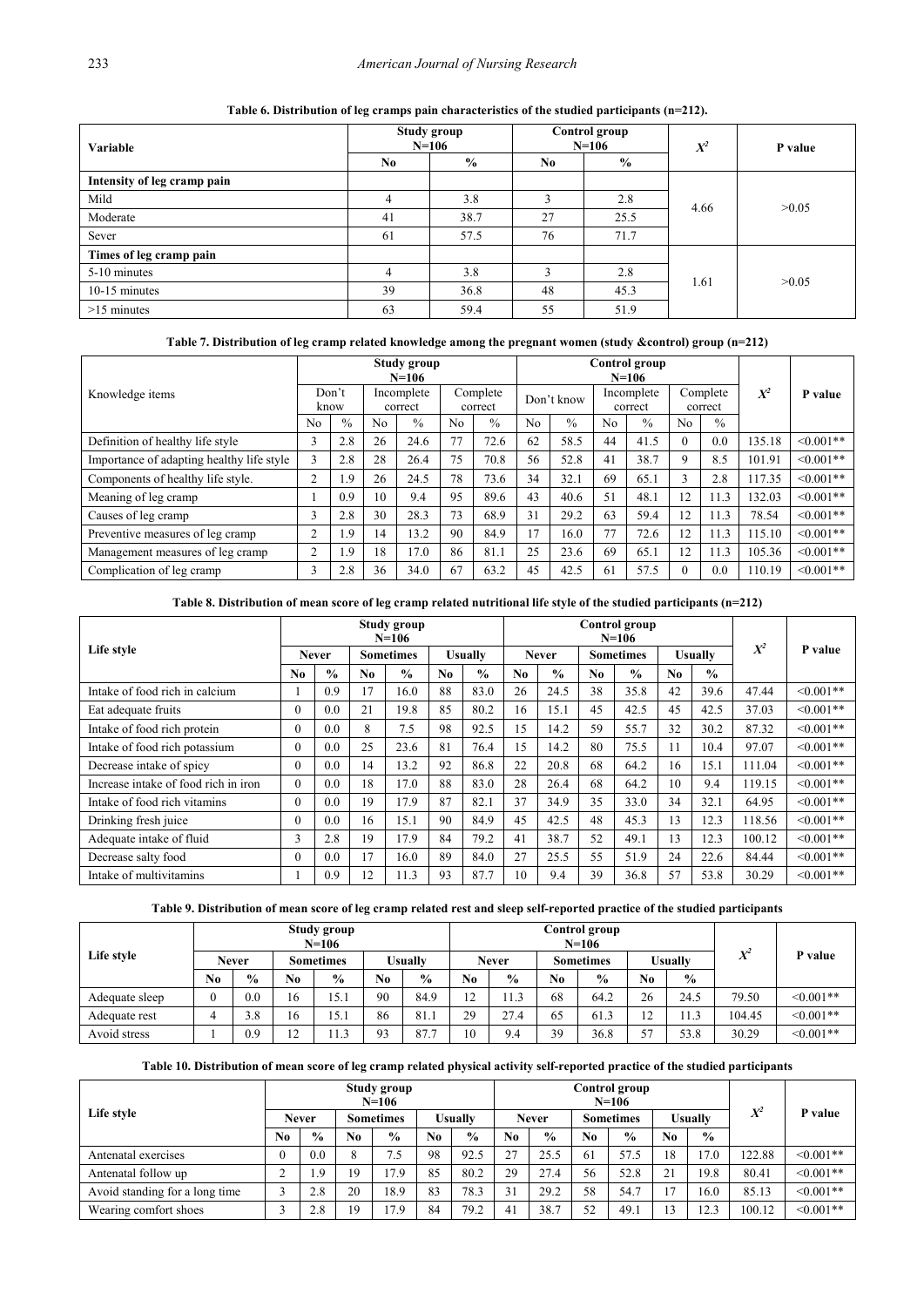<span id="page-6-0"></span>

|                         |              |              | No.           |     | Mild          |                | Moderate      |     | <b>Sever</b>  |                 | P value        |
|-------------------------|--------------|--------------|---------------|-----|---------------|----------------|---------------|-----|---------------|-----------------|----------------|
| Times of assessment     |              | No.          | $\frac{0}{0}$ | No. | $\frac{6}{9}$ | N <sub>0</sub> | $\frac{0}{0}$ | No. | $\frac{6}{9}$ | Chi square test |                |
| <b>Pre-intervention</b> | <b>Study</b> | $\Omega$     | 0.0           | 16  | 15.1          | 59             | 55.7          | 31  | 29.2          | 3.94            | >0.05          |
|                         | Control      | $\theta$     | 0.0           | 27  | 25.5          | 48             | 45.3          | 31  | 29.2          |                 |                |
| After 3weeks            | <b>Study</b> | $\mathbf{r}$ | 6.6           | 70  | 66.0          | 29             | 27.4          |     | 0.0           | 83.02           | $\leq 0.001**$ |
|                         | Control      | $\theta$     | 0.0           | 16  | 15.1          | 57             | 53.8          | 33  | 31.1          |                 |                |
| After 6 weeks           | <b>Study</b> | 20           | 18.9          | 81  | 76.4          |                | 4.7           |     | 0.0           | 174.55          | $<0.001**$     |
|                         | Control      | $\theta$     | 0.0           |     | 4.7           | 67             | 63.2          | 34  | 32.1          |                 |                |
| After 9 weeks           | <b>Study</b> | 43           | 40.6          | 58  | 54.7          | 5              | 4.7           |     | 0.0           | 175.15          | $\leq 0.001**$ |
|                         | Control      | $\theta$     | 0.0           | 5   | 4.7           | 59             | 55.7          | 42  | 39.6          |                 |                |

**Table 11. Distribution of intensity of leg cramp pain among the studied participants at different times of assessment (n=160)**

<span id="page-6-1"></span>

**Figure 1.** Percentage distribution of total knowledge score of the study and control group

<span id="page-6-2"></span>

**Figure 2.** Percentage distribution of total life style of the studied participants

[Figure 1:](#page-6-1) Illustrated total knowledge score of the study and control group. It revealed significant difference between two groups (87.7% good knowledge in study group compared to 7.5% in control group).

[Figure 2:](#page-6-2) Illustrated total life style score of the studied participants. It revealed significant differences between two groups (78.3% highly satisfactory in study group compared to 16% in control group).

# **4. Discussion**

During the period of pregnancy, women will undergo by a lot of normal physical and hormonal changes. These changes cause the non-harmful minor discomforts during pregnancy such as; back pain, varicosities and leg cramps. Leg cramp is serious minor discomfort. It is strong painful contraction or tightening of affected muscle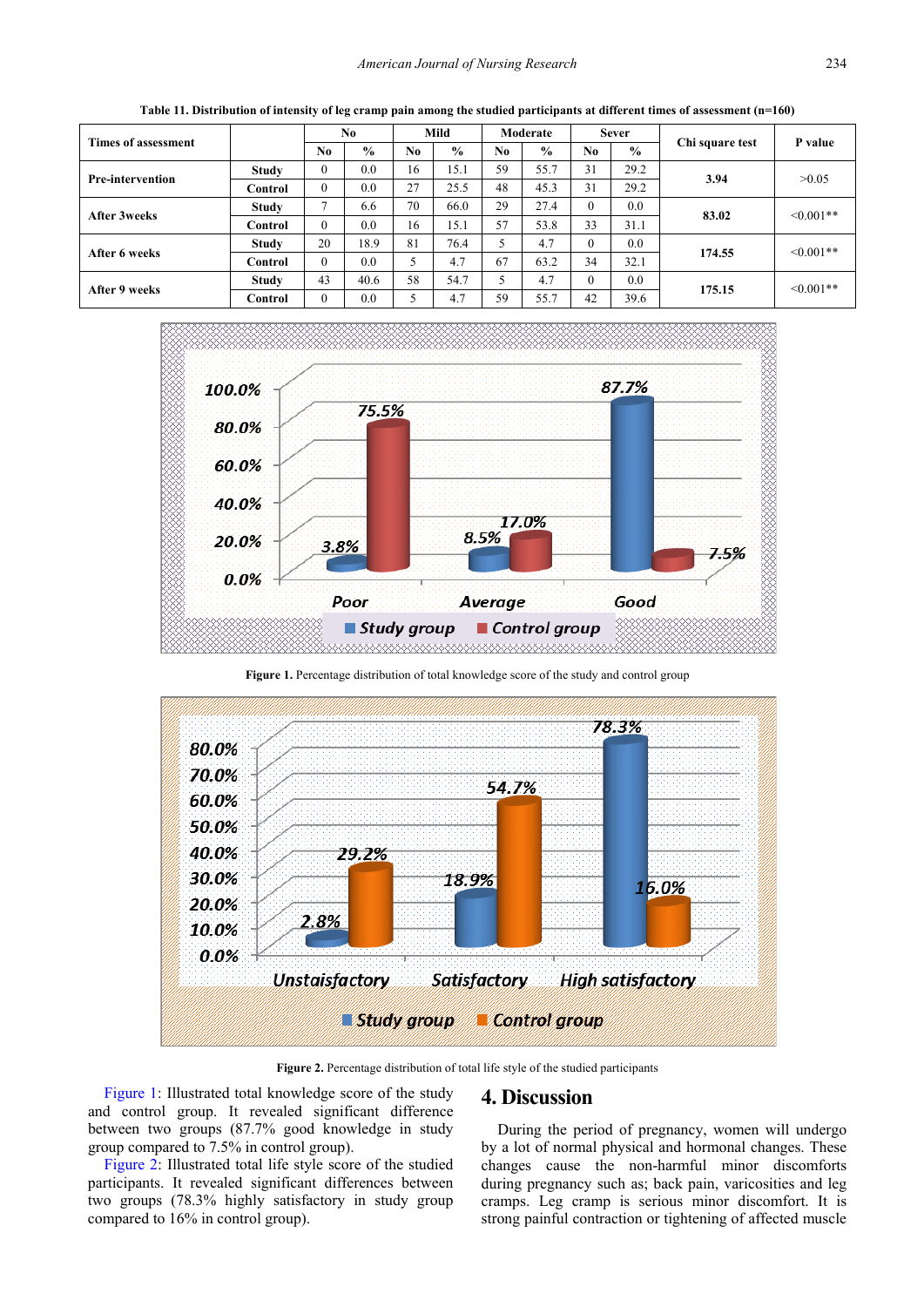that come on suddenly, and lasts from second to several minutes [\[18\]](#page-9-11)*.*

The aim of the current research was to study the effectiveness of lifestyle intervention for reducing leg cramps among pregnant women.

Regarding the socio-demographic characteristics of the studied women, the present findings showed that about half of studied women had age ranged from (20-30) years of age. More than half of them had a secondary education. And the majority of them were housewives. These results agree with many studies [\[19\]](#page-9-12)*.* in his study showed that, 72% of the respondents belong to 21 to 31 years ages. Also, [\[20\]](#page-9-13)*.* who concluded that; most of the pregnant women of Indian community were from the age group of 23-27 years, highest educational status of the pregnant women was intermediate among samples and majority of pregnant women were housewives. In addition [\[18\]](#page-9-11) who illustrated that 79.2% of women in their study fall in the age group between 20 to 30 and 9.8% of them fall below the age of 20.

The researchers view these findings may help in the research because the education level of women may help them in reading and understanding the guided booklet and in performing the activity. Also non-working women may have times at home to perform the exercise rather than working one.

Regarding the obtained results of the studied women in both groups showed a non-significant difference between both groups in the mean values of body weight and body mass index (BMI). It's normal to gradually gain weight during pregnancy as the baby grows. The changes in woman's body during gestation meet maternal and fetal demands and may induce from mild discomforts to major daily life or professional activities limitations. The effect of increased estrogen and relaxin hormones, typical of gestation, associated to weight gain.

Our study showed that the large number of women in both study and control group are 31-32 gestational age and there were no significance difference between both groups of study. Leg cramps may be caused by the additional weight gain of pregnancy and changes in circulation. Pressure from the growing baby may also be placed on the nerves and blood vessels that go to your legs. This pressure or pinching increases in the third trimester and may be the cause of leg cramps. These results were similar with [\[18\]](#page-9-11). Who showed that; participated were on different stages of pregnancy where 43.9% of subjects are in the gestation period of 29-40 weeks (the 3rd trimester)

The present study showed that the predominant site of cramps in study group is left legs and both legs in control group. Most common time of occurrence of leg cramp is at sleep and standing for long times is represented the main factor aggravate intensity of leg cramps among the studied pregnant women. This result is in agreement with [\[21\]](#page-9-14) who found in their study that majority of women diagnosed leg cramps have night cramps and excessive daytime sleepiness*.* [\[22\]](#page-9-15) In his study indicate the similar results he found that leg cramps among studied women typically begins in the evening and often prevents the woman from falling asleep. [\[23\]](#page-9-16) In their study suggests that people who stand for long periods of time at work are more likely to experience leg cramps. It may be due to impaired blood supply to lower body organs, and

increased pressure of the gravid uterus on pelvic nerves and blood vessels during late pregnancy.

According to the distribution of leg cramps pain characteristics of the studied women, the intensity of leg cramp pain is severing among majority of both control and studied group. And the times of leg cramp exceeds more than 15 minutes in more than the half of the study group and the control one. Regarding the intensity of leg cramps pain at different time, the obtained results showed a significant increasing among the studied group after intervention compared to control group especially in the mild degree of pain. These results are in the same way of [\[24\]](#page-9-17) who reported that 57.9% of the participants pregnant women developed leg cramps in the 3rd trimester of pregnancy. The mean  $\pm SD$  of the cramp numbers per week was  $6.0\pm178.17$ , length of leg cramps  $40.2\pm178.1$ minutes and severity of leg cramps 6.0±2.6.

The obtained results of the mean score of leg cramp frequency per day among the studied participants at different times showed a significant decrease in the study group compared to the control one after intervention. This result is in agreement with [\[2\];](#page-8-1) [\[24\]](#page-9-17) who demonstrated that, leg cramps are often unidirectional and mostly happen twice a week or less frequently, usually at night, last a few seconds to a few minutes and mostly disappear by themselves.

Also, the results concord the result of  $[15]$  who stated that, there was no difference in the frequency of leg cramps after treatment with calcium versus Vitamin C. In contrast, to these results [\[24\]](#page-9-17) who reported that, since the control group received ascorbic acid in their study, and cramps improved relatively or completely in most participants.

Regarding distribution of the mean score of leg cramp related nutritional life style of the studied participants. It shows that there were significant differences between two groups in all items related to nutritional life style as intake of food rich vitamins, rich in calcium, rich in protein, rich in iron, decrease salty and spicy food, this is in agreement with. [\[25\]](#page-9-18) In their study about the relation between nutritional life style and leg cramp found that there was a significant improvement in women receiving vitamin B, magnesium and calcium comparing with control group. [\[15\]](#page-9-8) Who suggested that, treatment, preventing and curing pain associated with leg cramps during pregnancy including taking Vitamins B1, B6, E, and C and magnesium. Furthermore, Vitamin D supplement during pregnancy is necessary. In spite of the results obtained by [\[26\]](#page-9-19) who reported that, increased levels of serum calcium and phosphorous cause improvements in metabolic performances, bone health, and neuromuscular functions.

This result is agree with [\[24\]](#page-9-17) who reported that, Vitamin D and Ca had no effect on leg cramps in their study, and because the main reason for and the mechanism of leg cramps in pregnancy are not clear yet, the authors concluded that leg cramps during pregnancy may not be due to calcium deficiency and could have other causes.

Other six randomized controlled studies (With a total of 390 women who were 14 to 36 weeks pregnant, comparing either magnesium, calcium or vitamin B with the placebo or no treatment, and comparing vitamin C with calcium. All treatments were given as tablets to be chewed or swallowed) showed that a greater proportion of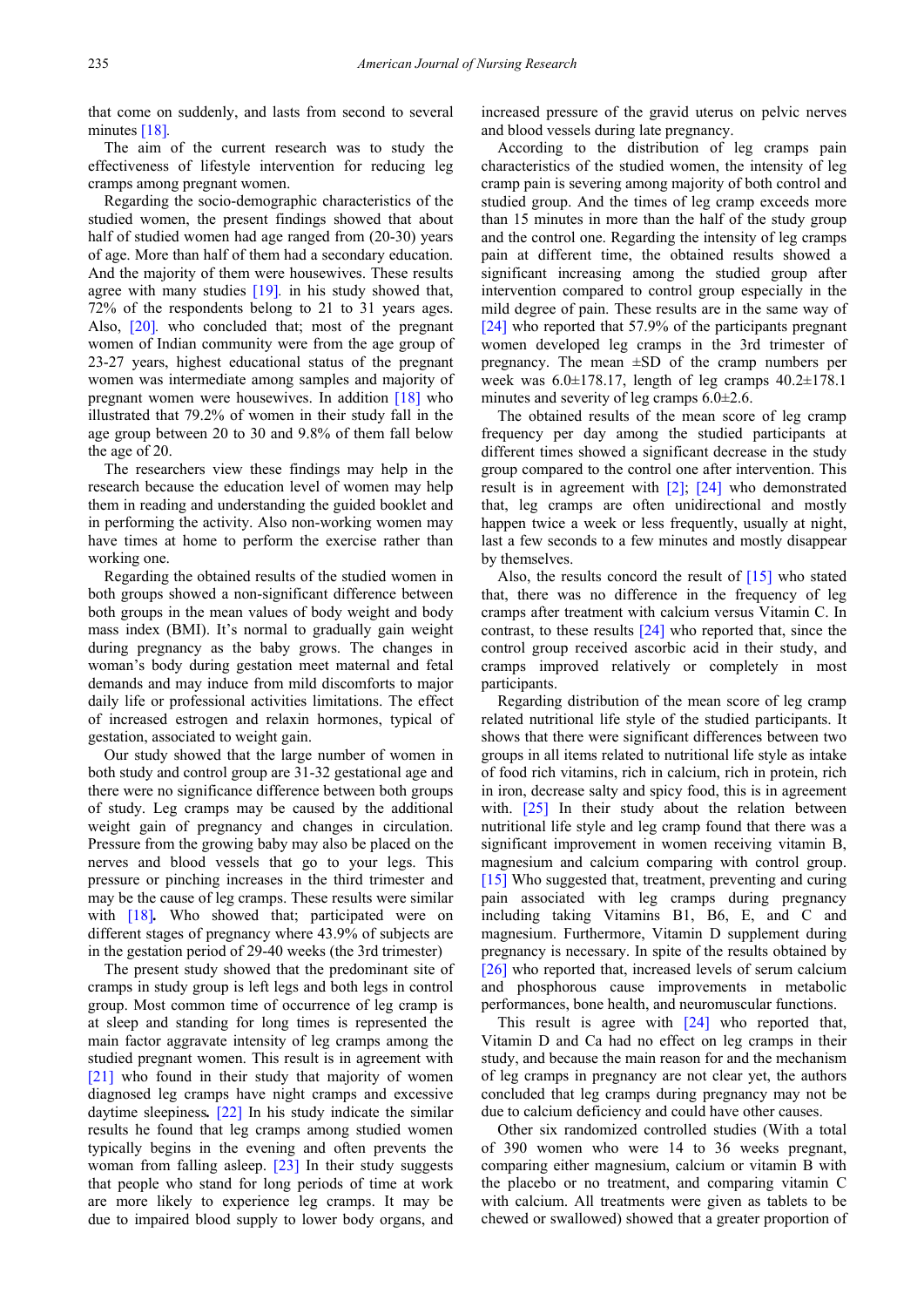women receiving calcium, vitamins B, magnesium experienced no leg cramps after treatment compared to women who did not receive any treatment. It is not clear from the evidence reviewed whether any of the oral interventions (magnesium, calcium, vitamin B or vitamin C) provide an effective and safe treatment for leg cramps in pregnancy. Supplements may have different effects depending on women's usual intake of these substances.

Regarding knowledge of studied women; the findings of the current study revealed highly statistical difference between study and control group with significant improvement in study group knowledge compared to control group including meaning, importance, and components of life style intervention also, definition, causes, prevention and management of leg cramps during pregnancy. This result consistent with [\[20\]](#page-9-13) who recommend in his study that pregnant women need specific education design to help them to modify their life style and to take appropriate remedial measures to feel better and to reduce risk of cramps during pregnancy.

Also, this result agrees with [\[27,28\]](#page-9-20) who reported that**;**  pregnant women should have basic knowledge on leg cramps and also they should have knowledge on how to manage these discomforts during pregnancy So that they can avoid the complications related to their minor discomforts of pregnancy and they can maintain their health condition. One study in India shows that 87% of antenatal women have inadequate level of knowledge about the discomforts related to pregnancy as leg cramps and 65% of them had inadequate knowledge regarding its management**.**

Our view of point show that poor knowledge of studied pregnant women related to lack of educational programs and awareness to promote their knowledge and practices to overcome minor discomfort during pregnancy.

Regarding rest and sleep self-reported practice of the studied women the current study revealed adequate rest and sleep among women in the studied group compared to inadequate rest and sleep in the control group. It may be due to presence of pain associated with frequent leg cramps at the night or it may also associate with lack of exercise during the  $3<sup>rd</sup>$  stage of pregnancy. These results are in agreement with [\[29\]](#page-9-21) who stated that, the American Sleep Association (ASA) considers leg cramps as one of the reasons for sleep disorders during pregnancy. Sleep disorder resulting from cramps influences performance of daily activities and may lengthen the duration of pregnancy and the type of childbirth.

Concerning exercise and physical activity self –reported practice of studied women the study revealed that study group after intervention follow healthy life style behavior as ante natal visits , avoid standing for long period of time and avoid wearing high heel shoes, etc. by acceptable manner compared to control group . This result in the same line with [\[30\]](#page-9-22) who revealed that, the positive impact of adopting a healthy lifestyle during gestation improves perinatal results for babies and decreases the risk of premature birth, low weight at birth and the need to be admitted to the neonatal unit.

As regards at distribution of the mean score of leg cramp frequency per day among the studied women at different time, The result of the current study showed that there were decreases in leg cramps frequency per day among the studied women at different time after intervention. This result reflects the role of life style intervention in preventing leg cramp during pregnancy. This result is in agreement with [\[2\]](#page-8-1) who demonstrated that, leg cramps are often unidirectional and mostly happen twice a week or less frequently, usually at night, last a few seconds to a few minutes, and mostly disappear by themselves. This improvement in our opinion is due to change in life style behavior to become healthy behavior which should be every pregnant woman know about it.

# **5. Conclusion**

Based on the findings of the present study, it can be concluded that, the above- mentioned findings proved and reinforced the study hypothesis. The implementation of lifestyle intervention was effective in improving pregnant women's life, through improving their knowledge, Life style modification are also associated with decrease the severity and frequency of leg cramps, suggesting that leg cramp is a marker and possibly manage by life style intervention and modification.

# **6. Recommendations**

1-The nurses should provide all pregnant women at antenatal clinics with a self-care guideline about life style intervention for reducing leg cramps to improve their awareness.

2-Life style modification to prevent leg cramps should be recommended by Obstetricians to be first trial by pregnant women who have leg cramps.

# **7. Further Research**

1- Leg cramps are common problem; therefore its evaluation and proper care should be included in antenatal care programs as well as preventive health programs.

2- Effectiveness of leg cramps preventive strategies among pregnant women should be done in future research.

# **Acknowledgements**

The researchers would like to express gratitude and appreciation to all pregnant women who participated in this study for their effective cooperation.

# **References**

- <span id="page-8-0"></span>[1] Salih A. (2016). Leg cramps: the underlying causes and available treatments. Prescribing in practice,  $9<sup>th</sup>$ ed., London, pp: 31-33.
- <span id="page-8-1"></span>[2] Hensley G. (2014). Leg cramps and restless legs syndrome during pregnancy. J Midwifery Women's Health, 54(3): 211-218.
- <span id="page-8-2"></span>[3] Tucker Blackburn S. (2016). Maternal, fetal, and neonatal physiology: A clinical perspective, 3rd ed. St. Louis, MO; Saunders Elsevier.
- <span id="page-8-3"></span>[4] Walters S. (2016). Clinical identification of the simple sleeprelated movement disorders. Chest; 131: 1260-6.
- <span id="page-8-4"></span>[5] Katzberg H., Khan A. and So Y. Assessment: Symptomatic treatment for muscle cramps (an evidence-based review). Neurology; 2013; 74(13): 691-696.